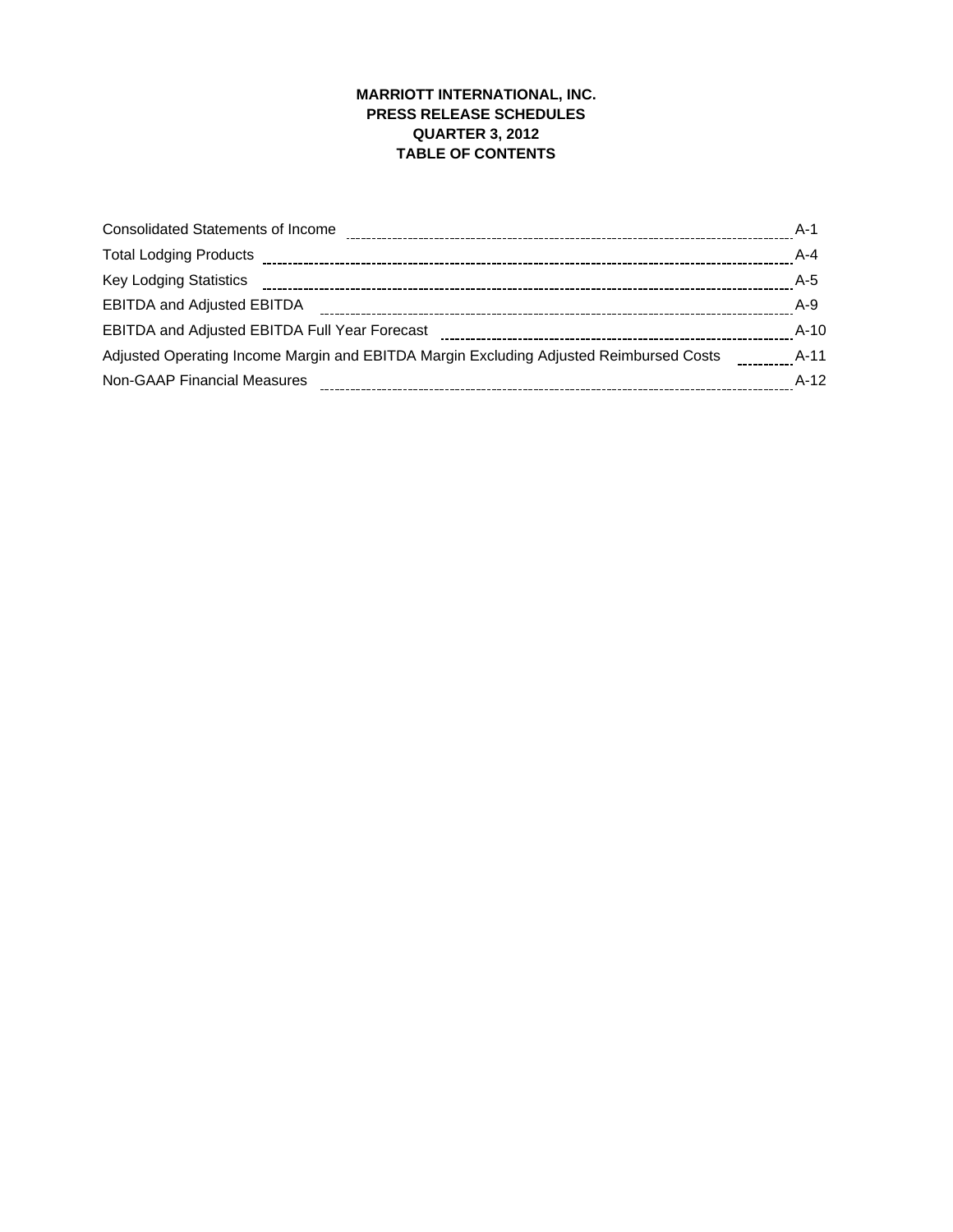### **MARRIOTT INTERNATIONAL, INC. NON-GAAP FINANCIAL MEASURES ADJUSTED CONSOLIDATED STATEMENTS OF INCOME THIRD QUARTER 2012 AND 2011**

(in millions, except per share amounts)

|                                                                 | <b>As Reported</b><br>12 Weeks Ended<br>September 7, 2012 |                | <b>As Reported</b><br>12 Weeks Ended<br>September 9, 2011 | <b>Timeshare</b><br>Spin-off<br>Adjustments <sup>11</sup> | <b>Other Charges</b> | <b>As Adjusted</b><br>12 Weeks Ended<br>September 9, 2011** | Percent<br>Better (Worse)<br>2012 vs.<br>Adjusted 2011 |
|-----------------------------------------------------------------|-----------------------------------------------------------|----------------|-----------------------------------------------------------|-----------------------------------------------------------|----------------------|-------------------------------------------------------------|--------------------------------------------------------|
| <b>REVENUES</b>                                                 |                                                           |                |                                                           |                                                           |                      |                                                             |                                                        |
| Base management fees                                            | \$<br>134                                                 | $$\mathbb{S}$$ | 136 \$                                                    | $(16)$ \$                                                 |                      | \$<br>120                                                   | 12                                                     |
| Franchise fees                                                  | 149                                                       |                | 124                                                       | 15                                                        |                      | 139                                                         | $\overline{7}$                                         |
| Incentive management fees                                       | 36                                                        |                | 29                                                        | $\overline{\phantom{a}}$                                  |                      | 29                                                          | 24                                                     |
| Owned, leased, corporate housing and other revenue <sup>1</sup> | 200                                                       |                | 254                                                       |                                                           |                      | 254                                                         | (21)                                                   |
| Timeshare sales and services <sup>2</sup>                       | $\overline{a}$                                            |                | 286                                                       | (286)                                                     |                      |                                                             |                                                        |
| Cost reimbursements <sup>3</sup>                                | 2,210                                                     |                | 2,045                                                     | (68)                                                      |                      | 1,977                                                       | 12                                                     |
| <b>Total Revenues</b>                                           | 2,729                                                     |                | 2,874                                                     | (355)                                                     |                      | 2,519                                                       | 8                                                      |
| <b>OPERATING COSTS AND EXPENSES</b>                             |                                                           |                |                                                           |                                                           |                      |                                                             |                                                        |
| Owned, leased and corporate housing - direct <sup>4</sup>       | 174                                                       |                | 219                                                       | $\overline{a}$                                            |                      | 219                                                         | 21                                                     |
| Timeshare - direct                                              |                                                           |                | 250                                                       | (250)                                                     |                      |                                                             |                                                        |
| Timeshare strategy - impairment charges <sup>5</sup>            | $\overline{a}$                                            |                | 324                                                       | (324)                                                     |                      | $\blacksquare$                                              | $\overline{a}$                                         |
| Reimbursed costs                                                | 2,210                                                     |                | 2,045                                                     | (68)                                                      |                      | 1,977                                                       | (12)                                                   |
| General, administrative and other <sup>6</sup>                  | 132                                                       |                | 180                                                       | (27)                                                      | (10)                 | 143                                                         | 8                                                      |
| <b>Total Expenses</b>                                           | 2,516                                                     |                | 3,018                                                     | (669)                                                     | (10)                 | 2,339                                                       | (8)                                                    |
| <b>OPERATING INCOME (LOSS)</b>                                  | 213                                                       |                | (144)                                                     | 314                                                       | 10                   | 180                                                         | 18                                                     |
| Gains (losses) and other income <sup>7</sup>                    | 36                                                        |                | (16)                                                      | $\mathbf{1}$                                              | 18                   | 3                                                           | 1,100                                                  |
| Interest expense                                                | (29)                                                      |                | (39)                                                      | $\overline{7}$                                            |                      | (32)                                                        | 9                                                      |
| Interest income                                                 | 3                                                         |                | $\overline{2}$                                            | 3                                                         |                      | 5                                                           | (40)                                                   |
| Equity in losses <sup>8</sup>                                   | (1)                                                       |                | (2)                                                       | (4)                                                       |                      | (6)                                                         | 83                                                     |
| <b>INCOME (LOSS) BEFORE INCOME TAXES</b>                        | 222                                                       |                | (199)                                                     | 321                                                       | 28                   | 150                                                         | 48                                                     |
| (Provision) benefit for income taxes                            | (79)                                                      |                | 20                                                        | (57)                                                      | (11)                 | (48)                                                        | (65)                                                   |
| <b>NET INCOME (LOSS)</b>                                        | 143                                                       | \$             | $(179)$ \$                                                | 264 \$                                                    | 17S                  | 102                                                         | 40                                                     |
| EARNINGS (LOSSES) PER SHARE - Basic                             |                                                           |                |                                                           |                                                           |                      |                                                             |                                                        |
| Earnings (losses) per share 9                                   | \$<br>0.45                                                | \$             | $(0.52)$ \$                                               | $0.76$ \$                                                 | $0.05$ \$            | 0.30                                                        | 50                                                     |
| EARNINGS (LOSSES) PER SHARE - Diluted                           |                                                           |                |                                                           |                                                           |                      |                                                             |                                                        |
| Earnings (losses) per share 9                                   | \$<br>0.44                                                | \$             | $(0.52)$ \$                                               | $0.76$ \$                                                 | $0.05$ \$            | 0.29                                                        | 52                                                     |
| <b>Basic Shares</b>                                             | 319.4                                                     |                | 345.4                                                     | 345.4                                                     | 345.4                | 345.4                                                       |                                                        |
| Diluted Shares <sup>10</sup>                                    | 329.3                                                     |                | 345.4                                                     | 345.4                                                     | 345.4                | 356.8                                                       |                                                        |

See page A-3 for footnote references.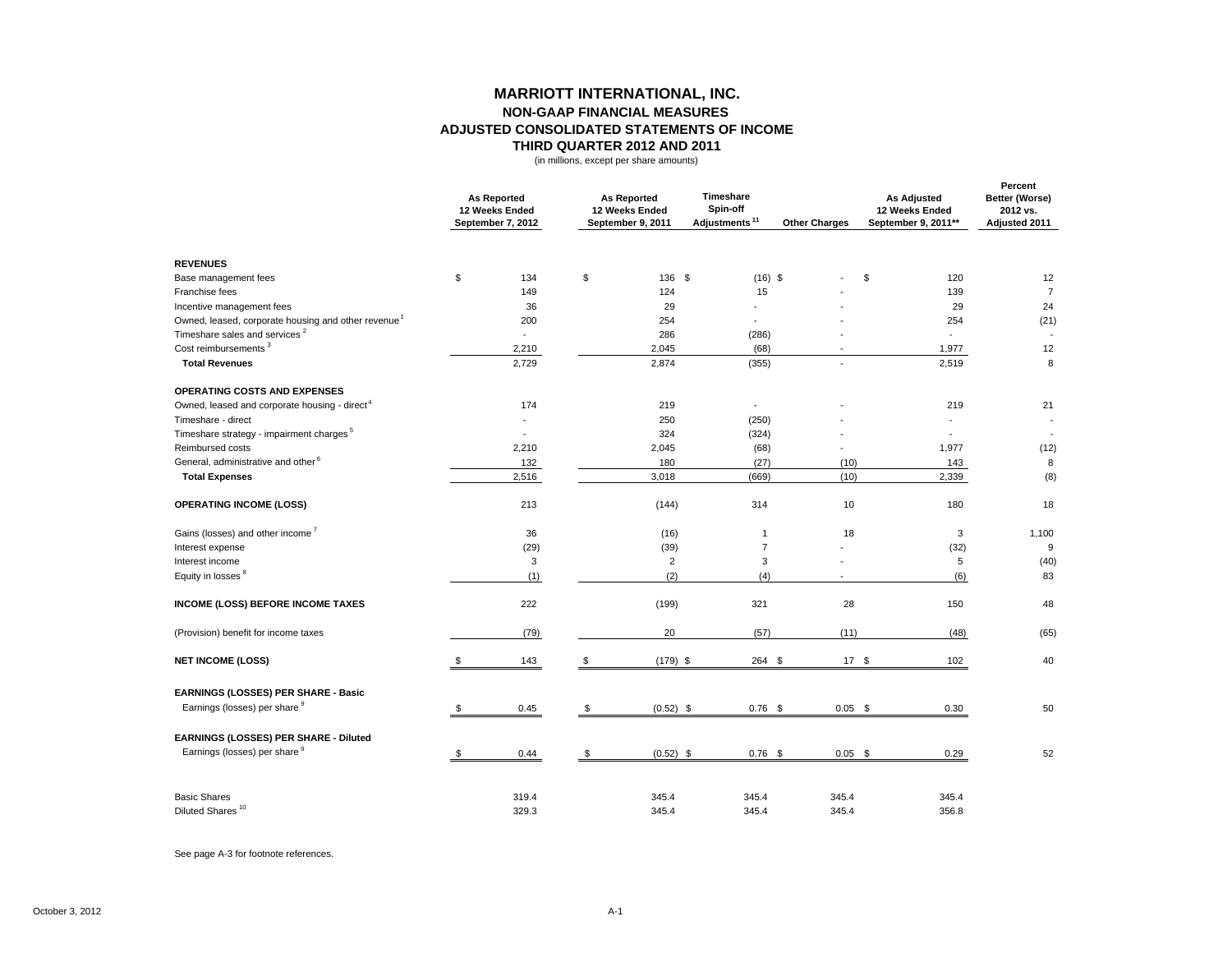#### **MARRIOTT INTERNATIONAL, INC. NON-GAAP FINANCIAL MEASURES ADJUSTED CONSOLIDATED STATEMENTS OF INCOME THIRD QUARTER YEAR-TO-DATE 2012 AND 2011**

(in millions, except per share amounts)

|                                                                 |    |                | <b>As Reported</b><br><b>As Reported</b><br>36 Weeks Ended<br>36 Weeks Ended<br>September 7, 2012<br>September 9, 2011 |           | Timeshare<br>Spin-off<br>Adjustments <sup>11</sup> |           | <b>Other Charges</b>     | <b>As Adjusted</b><br>36 Weeks Ended<br>September 9, 2011** | Percent<br>Better (Worse)<br>2012 vs. Adjusted<br>2011 |
|-----------------------------------------------------------------|----|----------------|------------------------------------------------------------------------------------------------------------------------|-----------|----------------------------------------------------|-----------|--------------------------|-------------------------------------------------------------|--------------------------------------------------------|
| <b>REVENUES</b>                                                 |    |                |                                                                                                                        |           |                                                    |           |                          |                                                             |                                                        |
| Base management fees                                            | \$ | 399            | \$                                                                                                                     | 419 \$    |                                                    | $(44)$ \$ |                          | \$<br>375                                                   | 6                                                      |
| Franchise fees                                                  |    | 420            |                                                                                                                        | 347       | 44                                                 |           |                          | 391                                                         | $\overline{7}$                                         |
| Incentive management fees                                       |    | 142            |                                                                                                                        | 121       |                                                    |           |                          | 121                                                         | 17                                                     |
| Owned, leased, corporate housing and other revenue <sup>1</sup> |    | 681            |                                                                                                                        | 727       |                                                    |           |                          | 727                                                         | (6)                                                    |
| Timeshare sales and services <sup>2</sup>                       |    | $\overline{a}$ |                                                                                                                        | 850       | (850)                                              |           |                          | $\overline{a}$                                              |                                                        |
| Cost reimbursements <sup>3</sup>                                |    | 6,415          |                                                                                                                        | 6,160     | (210)                                              |           | $\overline{\phantom{a}}$ | 5,950                                                       | 8                                                      |
| <b>Total Revenues</b>                                           |    | 8,057          |                                                                                                                        | 8,624     | (1,060)                                            |           |                          | 7,564                                                       | $\overline{7}$                                         |
| OPERATING COSTS AND EXPENSES                                    |    |                |                                                                                                                        |           |                                                    |           |                          |                                                             |                                                        |
| Owned, leased and corporate housing - direct <sup>4</sup>       |    | 572            |                                                                                                                        | 643       | $\sim$                                             |           |                          | 643                                                         | 11                                                     |
| Timeshare - direct                                              |    |                |                                                                                                                        | 720       | (720)                                              |           |                          | ٠                                                           | $\overline{\phantom{a}}$                               |
| Timeshare strategy - impairment charges <sup>5</sup>            |    | $\blacksquare$ |                                                                                                                        | 324       | (324)                                              |           |                          | $\overline{\phantom{a}}$                                    | $\overline{\phantom{a}}$                               |
| Reimbursed costs                                                |    | 6,415          |                                                                                                                        | 6,160     | (210)                                              |           |                          | 5,950                                                       | (8)                                                    |
| General, administrative and other <sup>6</sup>                  |    | 439            |                                                                                                                        | 498       | (64)                                               |           | (10)                     | 424                                                         | (4)                                                    |
| <b>Total Expenses</b>                                           |    | 7,426          |                                                                                                                        | 8,345     | (1, 318)                                           |           | (10)                     | 7,017                                                       | (6)                                                    |
| <b>OPERATING INCOME</b>                                         |    | 631            |                                                                                                                        | 279       | 258                                                |           | 10                       | 547                                                         | 15                                                     |
| Gains (losses) and other income <sup>7</sup>                    |    | 43             |                                                                                                                        | (11)      |                                                    |           | 18                       | $\overline{7}$                                              | 514                                                    |
| Interest expense                                                |    | (96)           |                                                                                                                        | (117)     | 24                                                 |           |                          | (93)                                                        | (3)                                                    |
| Interest income                                                 |    | 10             |                                                                                                                        | 9         | 8                                                  |           |                          | 17                                                          | (41)                                                   |
| Equity in losses <sup>8</sup>                                   |    | (10)           |                                                                                                                        | (6)       | (4)                                                |           |                          | (10)                                                        | $\overline{\phantom{a}}$                               |
| <b>INCOME BEFORE INCOME TAXES</b>                               |    | 578            |                                                                                                                        | 154       | 286                                                |           | 28                       | 468                                                         | 24                                                     |
| Provision for income taxes                                      |    | (188)          |                                                                                                                        | (97)      | (44)                                               |           | (11)                     | (152)                                                       | (24)                                                   |
| <b>NET INCOME</b>                                               | \$ | 390            | \$                                                                                                                     | 57 \$     |                                                    | 242 \$    | 17S                      | 316                                                         | 23                                                     |
| <b>EARNINGS PER SHARE - Basic</b>                               |    |                |                                                                                                                        |           |                                                    |           |                          |                                                             |                                                        |
| Earnings per share 9                                            |    | 1.19           | \$                                                                                                                     | $0.16$ \$ | $0.68$ \$                                          |           | $0.05$ \$                | 0.89                                                        | 34                                                     |
| <b>EARNINGS PER SHARE - Diluted</b>                             |    |                |                                                                                                                        |           |                                                    |           |                          |                                                             |                                                        |
| Earnings per share <sup>9</sup>                                 | -S | 1.16           | \$                                                                                                                     | $0.15$ \$ |                                                    | $0.65$ \$ | $0.05$ \$                | 0.85                                                        | 36                                                     |
| <b>Basic Shares</b>                                             |    | 327.0          |                                                                                                                        | 356.5     | 356.5                                              |           | 356.5                    | 356.5                                                       |                                                        |
| <b>Diluted Shares</b>                                           |    | 337.5          |                                                                                                                        | 369.8     | 369.8                                              |           | 369.8                    | 369.8                                                       |                                                        |

See page A-3 for footnote references.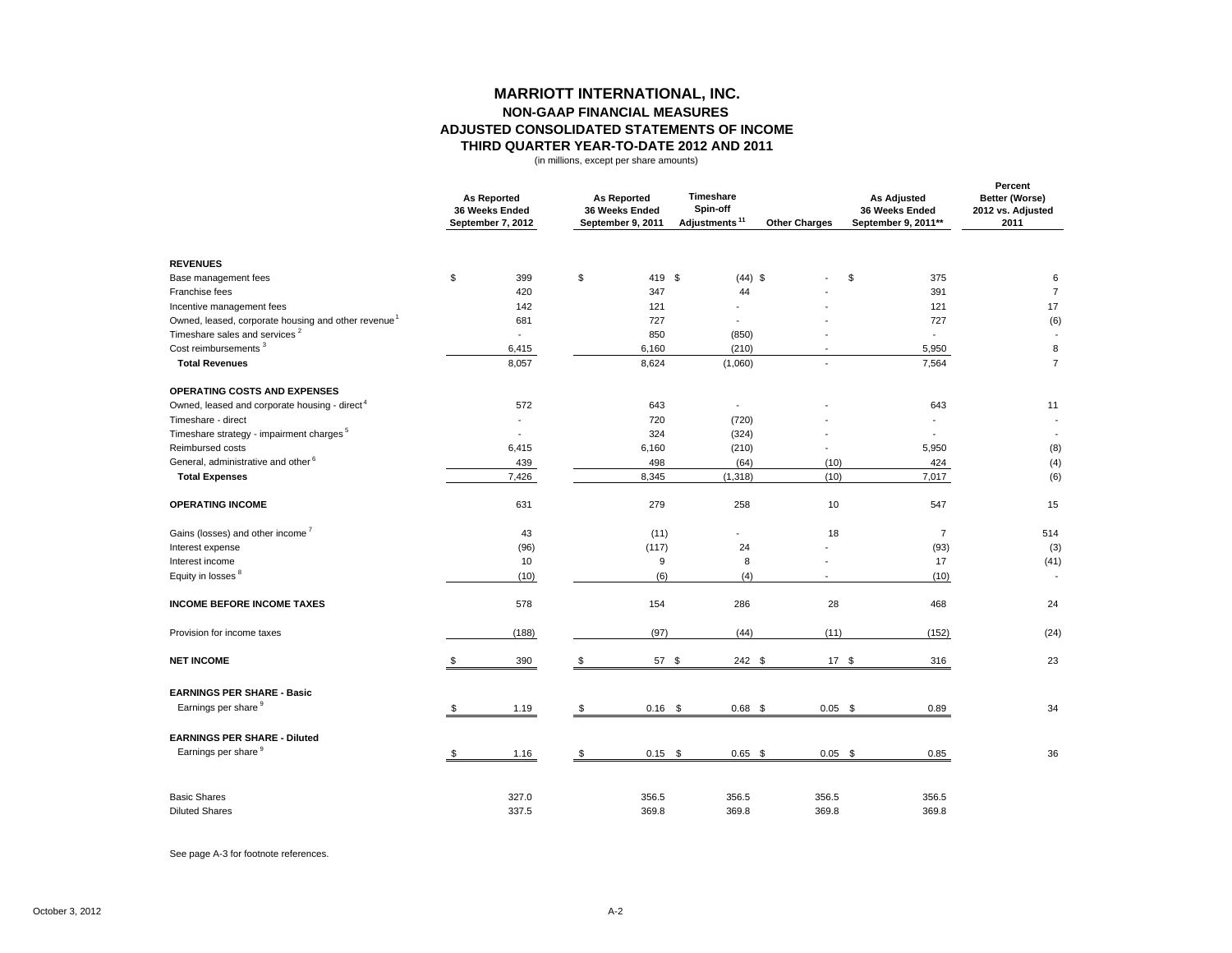# **MARRIOTT INTERNATIONAL, INC. NON-GAAP FINANCIAL MEASURES ADJUSTED CONSOLIDATED STATEMENTS OF INCOME**

(in millions, except per share amounts)

- \*\* Denotes non-GAAP financial measures. Please see pages A-12 and A-13 for additional information about our reasons for providing these alternative financial measures and limitations on their use.
- <sup>1</sup> Owned, leased, corporate housing and other revenue includes revenue from the properties we own or lease, termination fees, branding fees, other revenue and
- revenue from our former corporate housing business through the sale date of April 30, 2012.
- 2 – *Timeshare sales and services* includes total timeshare revenue except for base management fees and cost reimbursements.
- 3 *Cost reimbursements* include reimbursements from properties for Marriott-funded operating expenses.
- <sup>4</sup> Owned, leased and corporate housing direct expenses include operating expenses related to our owned or leased hotels, including lease payments, pre-opening expenses and depreciation, plus expenses related to our former corporate housing business through the sale date of April 30, 2012.
- $5$  Reflects the following 2011 third quarter impairments: inventory \$256 million, land \$62 million, and other impairments \$6 million, all of which are allocated to the Timeshare segment.
- <sup>6</sup> General, administrative and other expenses include the overhead costs allocated to our segments, and our corporate overhead costs and general expenses.
- <sup>7</sup> Gains (losses) and other income includes gains and losses on the sale of real estate, note sales or repayments (except timeshare note securitizations), the sale or other-than-temporary impairment of joint ventures and investments, debt extinguishments, and income from cost method joint ventures.
- 8 *Equity in losses* includes our equity in earnings or losses of unconsolidated equity method joint ventures.
- $9 -$  Earnings per share plus adjustment items may not equal earnings per share as adjusted due to rounding.
- $10$  Basic and fully diluted weighted average shares outstanding used to calculate earnings per share for the period in which we had a loss are the same because inclusion of additional equivalents would be anti-dilutive.
- $11 -$  We present our adjusted consolidated statements of income as if the Timeshare spin-off had occurred on January 1, 2011.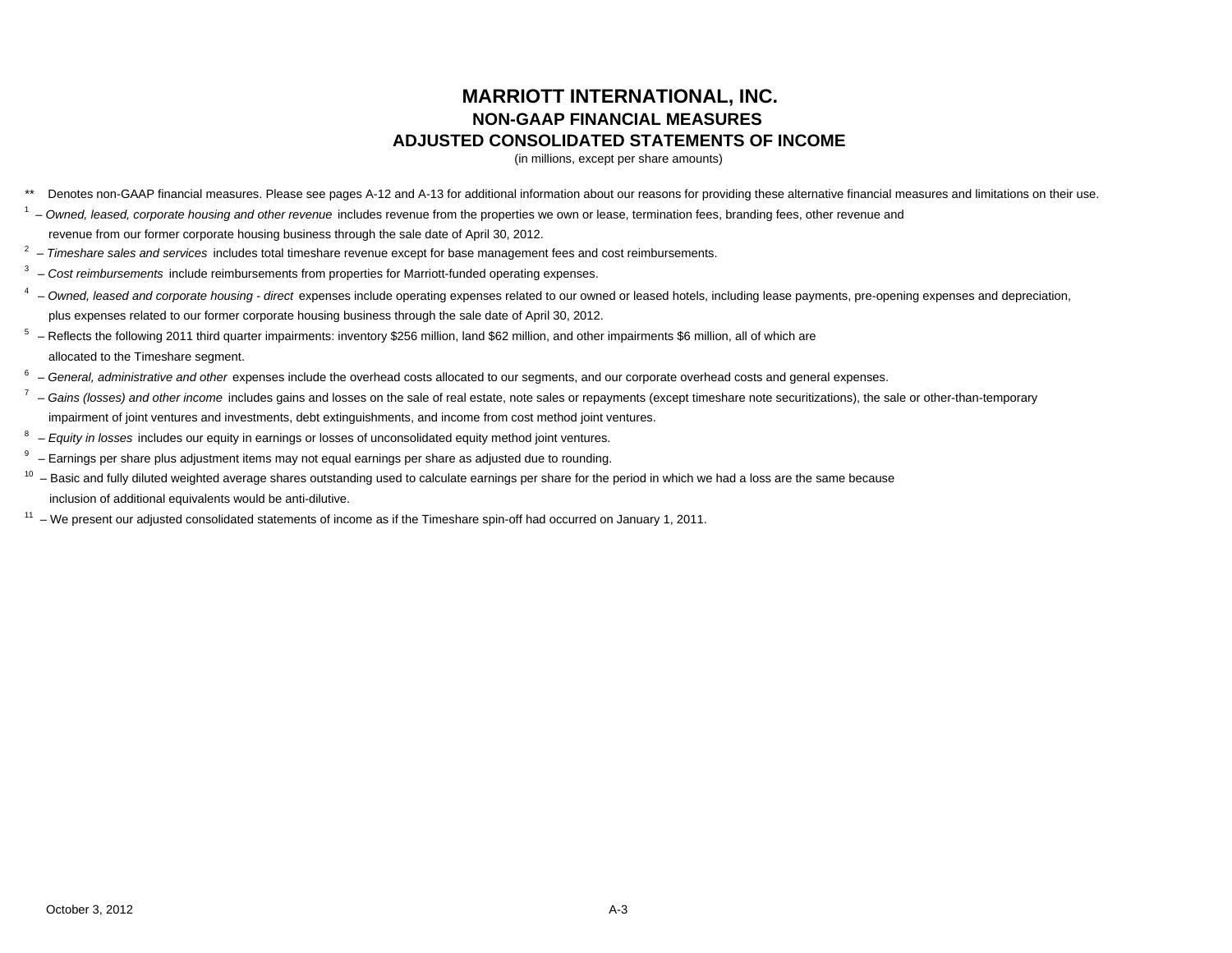## **MARRIOTT INTERNATIONAL, INC. TOTAL LODGING PRODUCTS 1**

|                                      |                      | <b>Number of Properties</b> |                                       | <b>Number of Rooms/Suites</b> |                      |                          |  |
|--------------------------------------|----------------------|-----------------------------|---------------------------------------|-------------------------------|----------------------|--------------------------|--|
| <b>Brand</b>                         | September 7,<br>2012 | 2011                        | September 9, vs. September 9,<br>2011 | September 7,<br>2012          | September 9,<br>2011 | vs. September<br>9, 2011 |  |
| <b>Domestic Full-Service</b>         |                      |                             |                                       |                               |                      |                          |  |
| <b>Marriott Hotels &amp; Resorts</b> | 350                  | 355                         | (5)                                   | 141,178                       | 143,579              | (2,401)                  |  |
| Renaissance Hotels                   | 79                   | 78                          | $\mathbf{1}$                          | 28,597                        | 28,446               | 151                      |  |
| Autograph Collection                 | 22                   | 16                          | 6                                     | 6,298                         | 4,860                | 1,438                    |  |
| <b>Domestic Limited-Service</b>      |                      |                             |                                       |                               |                      |                          |  |
| Courtyard                            | 812                  | 802                         | 10                                    | 114,173                       | 112,578              | 1,595                    |  |
| Fairfield Inn & Suites               | 677                  | 663                         | 14                                    | 61,326                        | 60,010               | 1,316                    |  |
| <b>SpringHill Suites</b>             | 296                  | 283                         | 13                                    | 34,671                        | 33,234               | 1,437                    |  |
| Residence Inn                        | 601                  | 597                         | 4                                     | 72,514                        | 72,067               | 447                      |  |
| <b>TownePlace Suites</b>             | 205                  | 197                         | 8                                     | 20,499                        | 19,770               | 729                      |  |
| International                        |                      |                             |                                       |                               |                      |                          |  |
| <b>Marriott Hotels &amp; Resorts</b> | 202                  | 202                         | $\overline{\phantom{a}}$              | 62,133                        | 62,404               | (271)                    |  |
| Renaissance Hotels                   | 76                   | 74                          | 2                                     | 24,596                        | 23,740               | 856                      |  |
| Autograph Collection                 | 6                    | $\overline{4}$              | $\overline{2}$                        | 676                           | 496                  | 180                      |  |
| Courtyard                            | 109                  | 104                         | 5                                     | 21,318                        | 20,496               | 822                      |  |
| Fairfield Inn & Suites               | 13                   | 11                          | 2                                     | 1,568                         | 1,361                | 207                      |  |
| SpringHill Suites                    | $\overline{2}$       | $\overline{2}$              | $\overline{a}$                        | 299                           | 299                  |                          |  |
| Residence Inn                        | 23                   | 18                          | 5                                     | 3,229                         | 2,559                | 670                      |  |
| <b>TownePlace Suites</b>             | $\overline{2}$       | $\mathbf{1}$                | 1                                     | 278                           | 105                  | 173                      |  |
| <b>Marriott Executive Apartments</b> | 24                   | 22                          | 2                                     | 3,846                         | 3,562                | 284                      |  |
| Luxury                               |                      |                             |                                       |                               |                      |                          |  |
| The Ritz-Carlton - Domestic          | 39                   | 39                          | $\overline{\phantom{a}}$              | 11,587                        | 11,587               |                          |  |
| The Ritz-Carlton - International     | 41                   | 38                          | 3                                     | 12,295                        | 11,503               | 792                      |  |
| <b>Bulgari Hotels &amp; Resorts</b>  | 3                    | $\overline{2}$              | 1                                     | 202                           | 117                  | 85                       |  |
| Edition                              | $\mathbf{1}$         | 1                           | $\blacksquare$                        | 78                            | 78                   |                          |  |
| The Ritz-Carlton Residential         | 35                   | 31                          | 4                                     | 3,927                         | 3,780                | 147                      |  |
| The Ritz-Carlton Serviced Apartments | $\overline{4}$       | 4                           | $\overline{\phantom{a}}$              | 579                           | 579                  |                          |  |
| <b>Unconsolidated Joint Ventures</b> |                      |                             |                                       |                               |                      |                          |  |
| AC Hotels by Marriott                | 79                   | 75                          | 4                                     | 8,736                         | 7,944                | 792                      |  |
| <b>Autograph Collection</b>          | 5                    | 4                           | $\mathbf{1}$                          | 348                           | 277                  | 71                       |  |
| Timeshare <sup>2</sup>               | 64                   | 71                          | (7)                                   | 12,932                        | 13,018               | (86)                     |  |
| Total                                | 3,770                | 3,694                       | 76                                    | 647,883                       | 638,449              | 9,434                    |  |

<sup>1</sup> Total Lodging Products as of September 9, 2011 does not include 2,165 ExecuStay corporate housing rental onits. We had no ExecuStay corporate housing rental units as of September 7, 2012 because we completed the sale of our corporate housing business during the second quarter of 2012.

<sup>2</sup> Reported 2012 Timeshare properties and rooms/suites are not comparable to 2011 data due to a change in reporting methodology as a result of the Timeshare spin-off.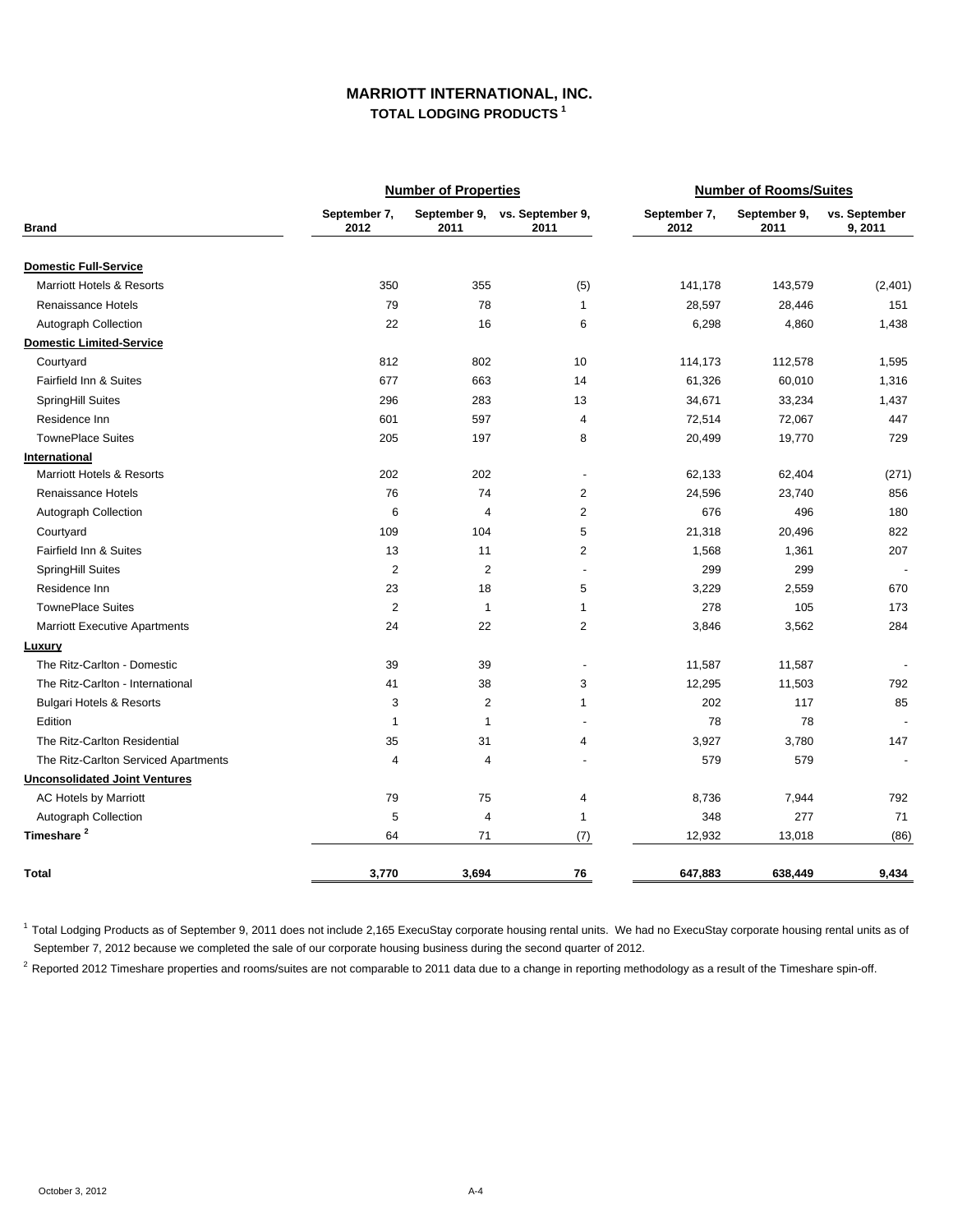# **MARRIOTT INTERNATIONAL, INC. KEY LODGING STATISTICS**

#### Constant \$

### **Comparable Company-Operated International Properties1**

|                                        | Three Months Ended August 31, 2012 and August 31, 2011 |               |       |             |          |                           |          |  |  |  |
|----------------------------------------|--------------------------------------------------------|---------------|-------|-------------|----------|---------------------------|----------|--|--|--|
|                                        |                                                        | <b>REVPAR</b> |       | Occupancy   |          | <b>Average Daily Rate</b> |          |  |  |  |
| Region                                 | 2012                                                   | vs. 2011      | 2012  |             | vs. 2011 | 2012                      | vs. 2011 |  |  |  |
| Caribbean & Latin America              | \$126.98                                               | 6.7%          | 72.8% | 0.9%        | pts.     | \$174.36                  | 5.4%     |  |  |  |
| Europe                                 | \$131.22                                               | 4.9%          | 77.4% | $-0.6%$     | pts.     | \$169.46                  | 5.8%     |  |  |  |
| Middle East & Africa                   | \$71.30                                                | 12.2%         | 58.8% | 3.8%        | pts.     | \$121.19                  | 5.0%     |  |  |  |
| Asia Pacific                           | \$90.61                                                | 7.8%          | 71.8% | 1.8%        | pts.     | \$126.19                  | 5.1%     |  |  |  |
| <b>Regional Composite</b> <sup>2</sup> | \$110.95                                               | 6.4%          | 73.3% | $0.8%$ pts. |          | \$151.44                  | 5.2%     |  |  |  |
| International Luxury <sup>3</sup>      | \$195.74                                               | 5.5%          | 63.2% | 1.8% pts.   |          | \$309.85                  | 2.5%     |  |  |  |
| Total International <sup>4</sup>       | \$120.41                                               | 6.2%          | 72.1% | 0.9% pts.   |          | \$166.93                  | 4.9%     |  |  |  |
| Worldwide <sup>5</sup>                 | \$114.64                                               | 6.7%          | 74.0% | 1.1%        | pts.     | \$155.02                  | 5.1%     |  |  |  |

#### **Comparable Systemwide International Properties1**

|                                      | Three Months Ended August 31, 2012 and August 31, 2011 |               |                |              |              |                           |              |  |  |  |
|--------------------------------------|--------------------------------------------------------|---------------|----------------|--------------|--------------|---------------------------|--------------|--|--|--|
|                                      |                                                        | <b>REVPAR</b> |                | Occupancy    |              | <b>Average Daily Rate</b> |              |  |  |  |
| Region                               | 2012                                                   | vs. 2011      | 2012           |              | vs. 2011     | 2012                      | vs. 2011     |  |  |  |
| Caribbean & Latin America            | \$111.30                                               | 3.0%          | 70.4%          | 0.6%         | pts.         | \$158.17                  | 2.1%         |  |  |  |
| Europe                               | \$125.53                                               | 3.8%          | 76.8%          | $-0.7%$      | pts.         | \$163.37                  | 4.7%         |  |  |  |
| Middle East & Africa<br>Asia Pacific | \$70.36<br>\$97.82                                     | 13.0%<br>6.8% | 59.3%<br>71.9% | 4.4%<br>1.9% | pts.<br>pts. | \$118.74<br>\$136.11      | 4.7%<br>4.0% |  |  |  |
| Regional Composite <sup>2</sup>      | \$110.19                                               | 4.9%          | 72.9%          | $0.7%$ pts.  |              | \$151.24                  | 3.8%         |  |  |  |
| International Luxury <sup>3</sup>    | \$195.74                                               | 5.5%          | 63.2%          | 1.8% pts.    |              | \$309.85                  | 2.5%         |  |  |  |
| Total International <sup>4</sup>     | \$117.83                                               | 5.0%          | 72.0%          | $0.8%$ pts.  |              | \$163.67                  | 3.8%         |  |  |  |
| <b>Worldwide</b> <sup>6</sup>        | \$100.40                                               | 6.0%          | 74.6%          | $0.9%$ pts.  |              | \$134.59                  | 4.7%         |  |  |  |

 $1$  We report financial results on a period basis and international statistics on a monthly basis. Statistics are in constant dollars for June through August. International includes properties located outside the United States and Canada, except for Worldwide which also includes the United States.

<sup>2</sup> Regional information includes the Marriott Hotels & Resorts, Renaissance Hotels and Courtyard brands.<br><sup>3</sup> International Luxury includes The Bitz Certter preparties outpide of the United States and Canada and

 $3$  International Luxury includes The Ritz-Carlton properties outside of the United States and Canada and Bulgari Hotels & Resorts.

<sup>4</sup> Includes Regional Composite and International Luxury.

5 Includes international statistics for the three calendar months ended August 31, 2012 and August 31, 2011, and the United States statistics for the twelve weeks ended September 7, 2012 and September 9, 2011. Includes the Marriott Hotels & Resorts, Renaissance Hotels, The Ritz-Carlton, Bulgari Hotels & Resorts, Residence Inn, Courtyard, Fairfield Inn & Suites, TownePlace Suites, and SpringHill Suites brands.

 $6$  In addition to the brands listed in Note 5, also includes the Autograph Collection brand.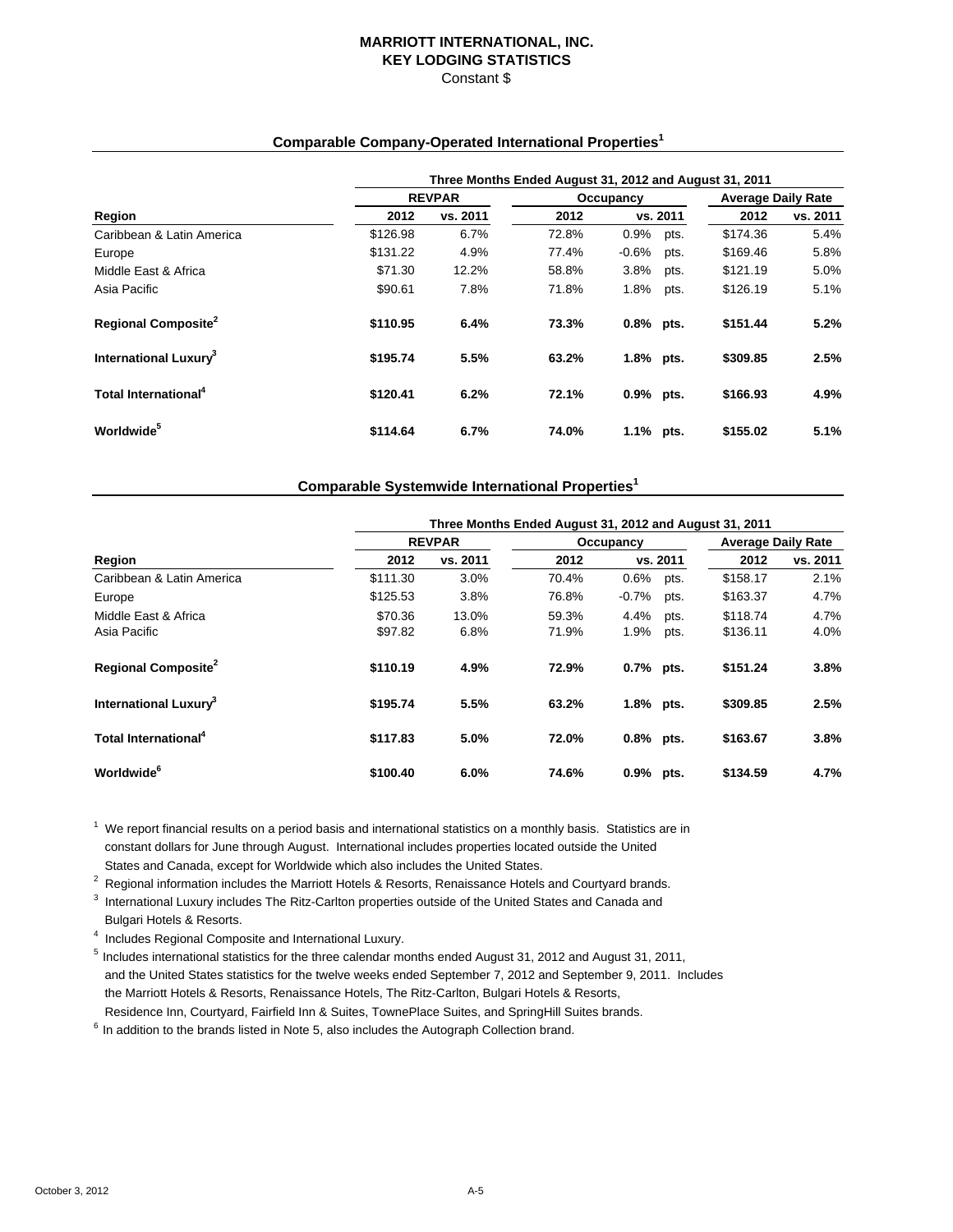#### **MARRIOTT INTERNATIONAL, INC. KEY LODGING STATISTICS** Constant \$

#### **Comparable Company-Operated International Properties1**

|                                        | Eight Months Ended August 31, 2012 and August 31, 2011 |               |       |             |          |                           |          |  |  |  |
|----------------------------------------|--------------------------------------------------------|---------------|-------|-------------|----------|---------------------------|----------|--|--|--|
|                                        |                                                        | <b>REVPAR</b> |       | Occupancy   |          | <b>Average Daily Rate</b> |          |  |  |  |
| Region                                 | 2012                                                   | vs. 2011      | 2012  |             | vs. 2011 | 2012                      | vs. 2011 |  |  |  |
| Caribbean & Latin America              | \$142.93                                               | 8.5%          | 74.2% | 1.5%        | pts.     | \$192.74                  | 6.3%     |  |  |  |
| Europe                                 | \$122.47                                               | $3.6\%$       | 72.1% | $-0.4%$     | pts.     | \$169.96                  | 4.1%     |  |  |  |
| Middle East & Africa                   | \$78.49                                                | 8.1%          | 59.5% | 5.1%        | pts.     | \$131.96                  | $-1.1%$  |  |  |  |
| Asia Pacific                           | \$94.63                                                | 10.8%         | 71.9% | 4.4%        | pts.     | \$131.55                  | 4.1%     |  |  |  |
| <b>Regional Composite</b> <sup>2</sup> | \$111.40                                               | 6.8%          | 71.3% | 2.0% pts.   |          | \$156.32                  | 3.8%     |  |  |  |
| International Luxurv <sup>3</sup>      | \$215.43                                               | 6.8%          | 63.0% | $0.9%$ pts. |          | \$342.23                  | 5.2%     |  |  |  |
| Total International <sup>4</sup>       | \$123.01                                               | 6.8%          | 70.3% | 1.9% pts.   |          | \$174.88                  | 3.9%     |  |  |  |
| Worldwide <sup>5</sup>                 | \$115.86                                               | 6.5%          | 72.1% | 1.6% pts.   |          | \$160.77                  | 4.2%     |  |  |  |

#### **Comparable Systemwide International Properties1**

|                                      |                    | Eight Months Ended August 31, 2012 and August 31, 2011 |                |              |              |                      |                           |  |  |  |  |
|--------------------------------------|--------------------|--------------------------------------------------------|----------------|--------------|--------------|----------------------|---------------------------|--|--|--|--|
|                                      |                    | <b>REVPAR</b>                                          |                | Occupancy    |              |                      | <b>Average Daily Rate</b> |  |  |  |  |
| Region                               | 2012               | vs. 2011                                               | 2012           |              | vs. 2011     | 2012                 | vs. 2011                  |  |  |  |  |
| Caribbean & Latin America            | \$124.14           | 5.9%                                                   | 70.9%          | 1.0%         | pts.         | \$175.00             | 4.3%                      |  |  |  |  |
| Europe                               | \$117.07           | 3.3%                                                   | 70.9%          | $-0.2%$      | pts.         | \$165.07             | 3.7%                      |  |  |  |  |
| Middle East & Africa<br>Asia Pacific | \$76.93<br>\$99.49 | 8.8%<br>10.1%                                          | 59.8%<br>71.7% | 5.3%<br>4.3% | pts.<br>pts. | \$128.63<br>\$138.80 | $-0.9%$<br>3.5%           |  |  |  |  |
| Regional Composite <sup>2</sup>      | \$109.81           | 6.0%                                                   | 70.4%          | 1.8% pts.    |              | \$155.99             | 3.2%                      |  |  |  |  |
| International Luxury <sup>3</sup>    | \$215.43           | 6.8%                                                   | 63.0%          | 0.9% pts.    |              | \$342.23             | 5.2%                      |  |  |  |  |
| Total International <sup>4</sup>     | \$119.25           | 6.1%                                                   | 69.7%          | 1.8% pts.    |              | \$171.02             | 3.4%                      |  |  |  |  |
| <b>Worldwide</b> <sup>6</sup>        | \$97.89            | 6.5%                                                   | 71.7%          | 1.6% pts.    |              | \$136.51             | 4.2%                      |  |  |  |  |

 $1$  We report financial results on a period basis and international statistics on a monthly basis. Statistics are in constant dollars for January through August. International includes properties located outside the United States and Canada, except for Worldwide which also includes the United States.

<sup>2</sup> Regional information includes the Marriott Hotels & Resorts, Renaissance Hotels and Courtyard brands.<br><sup>3</sup> International Luxury includes The Bitz Certter preparties outpide of the United States and Canada and

 $3$  International Luxury includes The Ritz-Carlton properties outside of the United States and Canada and Bulgari Hotels & Resorts.

<sup>4</sup> Includes Regional Composite and International Luxury.

5 Includes international statistics for the eight calendar months ended August 31, 2012 and August 31, 2011, and the United States statistics for the thirty six weeks ended September 7, 2012 and September 9, 2011. Includes the Marriott Hotels & Resorts, Renaissance Hotels, The Ritz-Carlton, Bulgari Hotels & Resorts, Residence Inn, Courtyard, Fairfield Inn & Suites, TownePlace Suites, and SpringHill Suites brands.

 $6$  In addition to the brands listed in Note 5, also includes the Autograph Collection brand.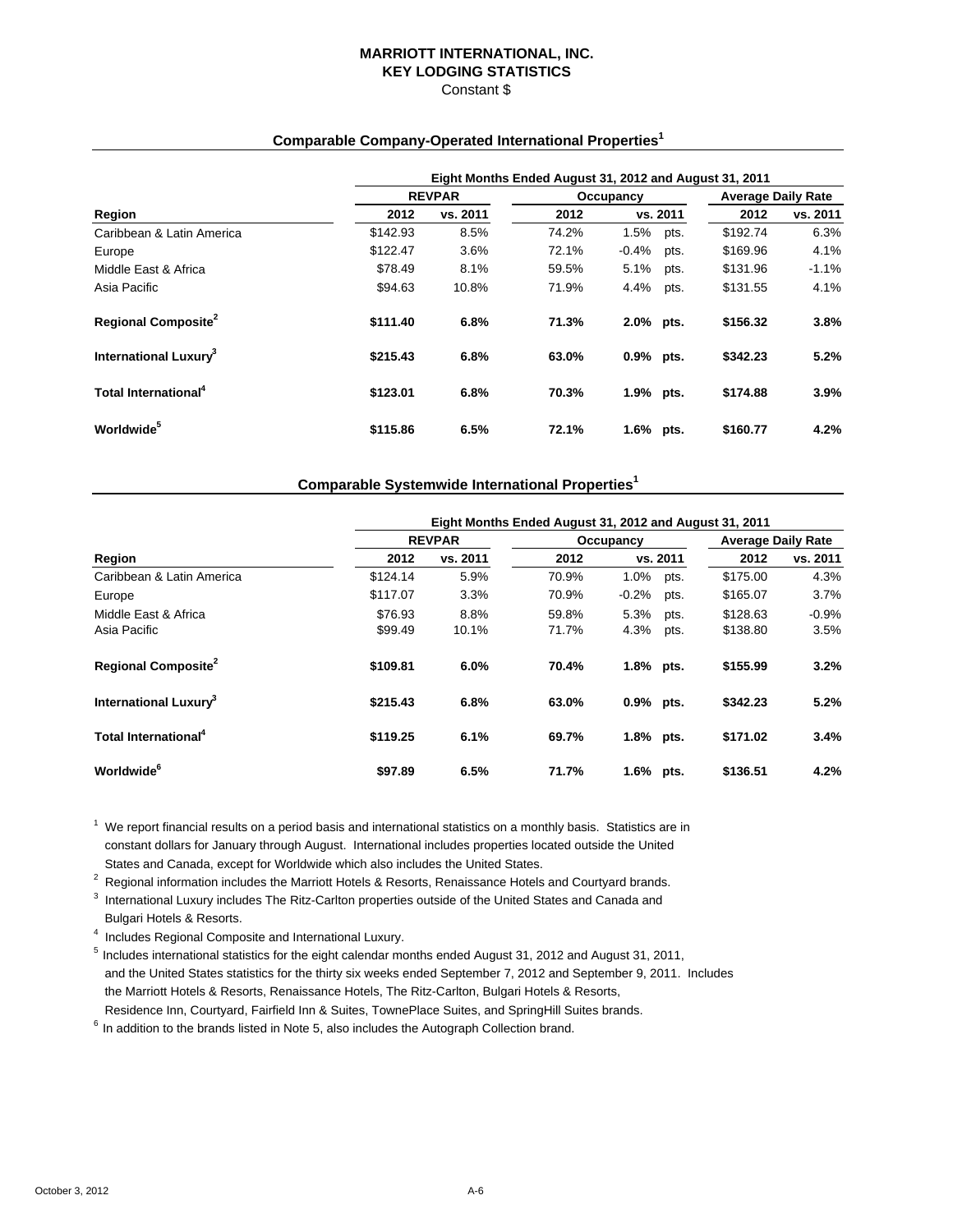## **MARRIOTT INTERNATIONAL, INC. KEY LODGING STATISTICS**

### **Comparable Company-Operated North American Properties1**

|                                                           | Twelve Weeks Ended September 7, 2012 and September 9, 2011 |               |           |             |      |                           |          |  |  |
|-----------------------------------------------------------|------------------------------------------------------------|---------------|-----------|-------------|------|---------------------------|----------|--|--|
|                                                           |                                                            | <b>REVPAR</b> | Occupancy |             |      | <b>Average Daily Rate</b> |          |  |  |
| Brand                                                     | 2012                                                       | vs. 2011      | 2012      | vs. 2011    |      | 2012                      | vs. 2011 |  |  |
| Marriott Hotels & Resorts                                 | \$122.60                                                   | 7.2%          | 75.5%     | 1.8%        | pts. | \$162.27                  | 4.7%     |  |  |
| Renaissance Hotels                                        | \$116.74                                                   | 8.8%          | 75.3%     | 2.1%        | pts. | \$155.07                  | 5.7%     |  |  |
| <b>Composite North American Full-Service</b>              | \$121.75                                                   | 7.4%          | 75.5%     | $1.8\%$     | pts. | \$161.23                  | 4.9%     |  |  |
| The Ritz-Carlton <sup>2</sup>                             | \$204.30                                                   | 7.2%          | 71.2%     | 1.4%        | pts. | \$286.85                  | 5.1%     |  |  |
| <b>Composite North American Full-Service &amp; Luxury</b> | \$130.83                                                   | 7.4%          | 75.0%     | 1.8% pts.   |      | \$174.36                  | 4.9%     |  |  |
| Residence Inn                                             | \$100.05                                                   | 6.8%          | 80.4%     | 0.9%        | pts. | \$124.37                  | 5.6%     |  |  |
| Courtyard                                                 | \$82.46                                                    | 5.2%          | 71.3%     | $-0.4%$     | pts. | \$115.70                  | 5.7%     |  |  |
| <b>TownePlace Suites</b>                                  | \$66.65                                                    | 4.0%          | 79.1%     | $-0.4%$     | pts. | \$84.30                   | 4.6%     |  |  |
| SpringHill Suites                                         | \$75.31                                                    | 12.1%         | 75.8%     | 6.1%        | pts. | \$99.38                   | 3.1%     |  |  |
| <b>Composite North American Limited-Service</b>           | \$86.03                                                    | 6.1%          | 74.4%     | $0.4%$ pts. |      | \$115.60                  | 5.5%     |  |  |
| <b>Composite - All</b>                                    | \$112.02                                                   | 7.0%          | 74.8%     | 1.2% pts.   |      | \$149.80                  | 5.3%     |  |  |

# **Comparable Systemwide North American Properties1**

|                                                           | Twelve Weeks Ended September 7, 2012 and September 9, 2011 |               |       |           |      |                           |          |  |  |
|-----------------------------------------------------------|------------------------------------------------------------|---------------|-------|-----------|------|---------------------------|----------|--|--|
|                                                           |                                                            | <b>REVPAR</b> |       | Occupancy |      | <b>Average Daily Rate</b> |          |  |  |
| Brand                                                     | 2012                                                       | vs. 2011      | 2012  | vs. 2011  |      | 2012                      | vs. 2011 |  |  |
| <b>Marriott Hotels &amp; Resorts</b>                      | \$109.89                                                   | 6.7%          | 73.0% | 1.6%      | pts. | \$150.51                  | 4.4%     |  |  |
| Renaissance Hotels                                        | \$104.59                                                   | 7.0%          | 73.5% | 1.2%      | pts. | \$142.27                  | 5.3%     |  |  |
| Autograph Collection Hotels <sup>2</sup>                  | \$132.12                                                   | 5.2%          | 77.3% | 3.2%      | pts. | \$170.94                  | 0.9%     |  |  |
| <b>Composite North American Full-Service</b>              | \$109.28                                                   | 6.7%          | 73.1% | 1.5%      | pts. | \$149.43                  | 4.5%     |  |  |
| The Ritz-Carlton <sup>2</sup>                             | \$204.30                                                   | 7.2%          | 71.2% | 1.4%      | pts. | \$286.85                  | 5.1%     |  |  |
| <b>Composite North American Full-Service &amp; Luxury</b> | \$115.41                                                   | 6.8%          | 73.0% | 1.5%      | pts. | \$158.07                  | 4.6%     |  |  |
| Residence Inn                                             | \$101.45                                                   | 5.3%          | 82.4% | 0.3%      | pts. | \$123.12                  | 4.9%     |  |  |
| Courtyard                                                 | \$87.72                                                    | 5.9%          | 73.7% | 0.6%      | pts. | \$119.00                  | 5.1%     |  |  |
| Fairfield Inn & Suites                                    | \$71.51                                                    | 6.3%          | 73.7% | 0.8%      | pts. | \$96.97                   | 5.1%     |  |  |
| TownePlace Suites                                         | \$70.63                                                    | 4.9%          | 78.2% | $-0.4%$   | pts. | \$90.26                   | 5.5%     |  |  |
| SpringHill Suites                                         | \$80.22                                                    | 7.5%          | 75.9% | 2.1%      | pts. | \$105.67                  | 4.6%     |  |  |
| <b>Composite North American Limited-Service</b>           | \$85.95                                                    | 5.9%          | 76.4% | 0.7% pts. |      | \$112.54                  | 5.0%     |  |  |
| <b>Composite - All</b>                                    | \$96.74                                                    | 6.3%          | 75.1% | 1.0% pts. |      | \$128.73                  | 4.9%     |  |  |

 $^1$  Statistics include only properties located in the United States.

 $2$  Statistics for The Ritz-Carlton and Autograph Collection are for June through August.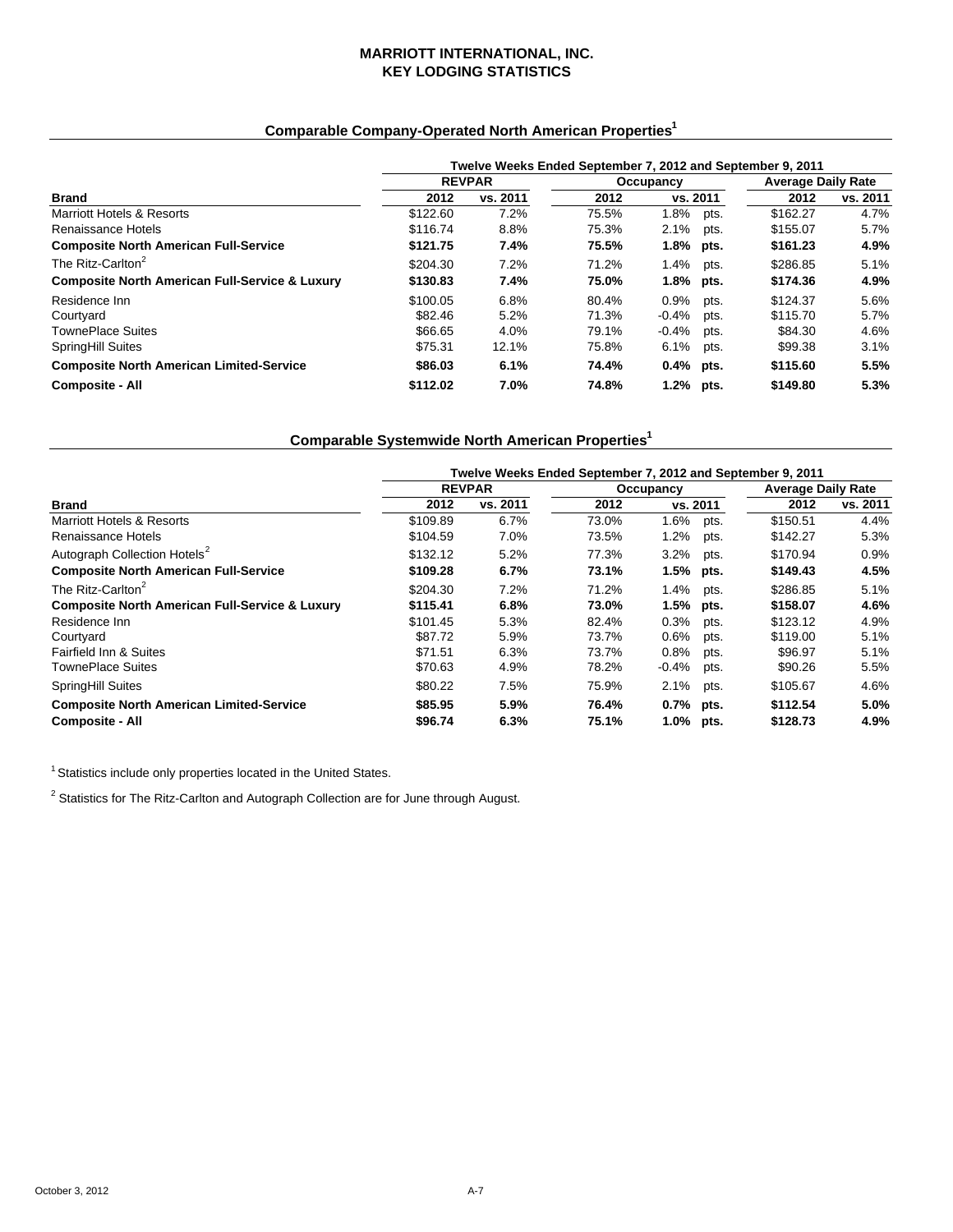### **MARRIOTT INTERNATIONAL, INC. KEY LODGING STATISTICS**

# **Comparable Company-Operated North American Properties1**

|                                                           | Thirty-six Weeks Ended September 7, 2012 and September 9, 2011 |               |       |                 |          |                           |  |  |  |
|-----------------------------------------------------------|----------------------------------------------------------------|---------------|-------|-----------------|----------|---------------------------|--|--|--|
|                                                           |                                                                | <b>REVPAR</b> |       | Occupancy       |          | <b>Average Daily Rate</b> |  |  |  |
| <b>Brand</b>                                              | 2012                                                           | vs. 2011      | 2012  | vs. 2011        | 2012     | vs. 2011                  |  |  |  |
| Marriott Hotels & Resorts                                 | \$125.10                                                       | 6.5%          | 73.9% | 2.1%<br>pts.    | \$169.31 | 3.5%                      |  |  |  |
| Renaissance Hotels                                        | \$124.33                                                       | 8.6%          | 75.1% | 2.8%<br>pts.    | \$165.65 | 4.5%                      |  |  |  |
| <b>Composite North American Full-Service</b>              | \$124.99                                                       | 6.8%          | 74.1% | 2.2% pts.       | \$168.77 | 3.6%                      |  |  |  |
| The Ritz-Carlton <sup>2</sup>                             | \$228.37                                                       | 6.9%          | 71.7% | $0.8\%$<br>pts. | \$318.63 | 5.7%                      |  |  |  |
| <b>Composite North American Full-Service &amp; Luxury</b> | \$135.21                                                       | 6.9%          | 73.8% | 2.1% pts.       | \$183.15 | 3.8%                      |  |  |  |
| Residence Inn                                             | \$94.42                                                        | 4.6%          | 76.4% | 0.1%<br>pts.    | \$123.56 | 4.6%                      |  |  |  |
| Courtvard                                                 | \$80.05                                                        | 5.5%          | 68.9% | 0.5%<br>pts.    | \$116.27 | 4.8%                      |  |  |  |
| <b>TownePlace Suites</b>                                  | \$60.46                                                        | 7.4%          | 72.9% | 1.2%<br>pts.    | \$82.92  | 5.7%                      |  |  |  |
| SpringHill Suites                                         | \$74.18                                                        | 7.5%          | 71.4% | 3.3%<br>pts.    | \$103.87 | 2.6%                      |  |  |  |
| <b>Composite North American Limited-Service</b>           | \$82.72                                                        | 5.5%          | 71.3% | $0.6%$ pts.     | \$115.97 | 4.5%                      |  |  |  |
| <b>Composite - All</b>                                    | \$112.95                                                       | 6.4%          | 72.8% | 1.5% pts.       | \$155.23 | 4.3%                      |  |  |  |

# **Comparable Systemwide North American Properties1**

|                                                           | Thirty-six Weeks Ended September 7, 2012 and September 9, 2011 |               |       |             |      |                           |          |  |  |
|-----------------------------------------------------------|----------------------------------------------------------------|---------------|-------|-------------|------|---------------------------|----------|--|--|
|                                                           |                                                                | <b>REVPAR</b> |       | Occupancy   |      | <b>Average Daily Rate</b> |          |  |  |
| <b>Brand</b>                                              | 2012                                                           | vs. 2011      | 2012  | vs. 2011    |      | 2012                      | vs. 2011 |  |  |
| Marriott Hotels & Resorts                                 | \$111.07                                                       | 6.7%          | 71.2% | 1.9%        | pts. | \$156.01                  | 3.8%     |  |  |
| Renaissance Hotels                                        | \$107.92                                                       | 7.2%          | 72.3% | 1.6%        | pts. | \$149.28                  | 4.8%     |  |  |
| Autograph Collection Hotels <sup>2</sup>                  | \$131.61                                                       | 5.9%          | 76.1% | 3.3%        | pts. | \$173.05                  | 1.3%     |  |  |
| <b>Composite North American Full-Service</b>              | \$110.76                                                       | 6.7%          | 71.4% | $1.9\%$     | pts. | \$155.10                  | 3.9%     |  |  |
| The Ritz-Carlton <sup>2</sup>                             | \$228.37                                                       | 6.9%          | 71.7% | 0.8%        | pts. | \$318.63                  | 5.7%     |  |  |
| <b>Composite North American Full-Service &amp; Luxury</b> | \$117.53                                                       | 6.8%          | 71.4% | 1.8%        | pts. | \$164.55                  | 4.0%     |  |  |
| Residence Inn                                             | \$94.36                                                        | 4.8%          | 78.2% | 0.5%        | pts. | \$120.64                  | 4.2%     |  |  |
| Courtyard                                                 | \$83.38                                                        | 6.5%          | 70.5% | 1.3%        | pts. | \$118.33                  | 4.5%     |  |  |
| Fairfield Inn & Suites                                    | \$64.82                                                        | 8.1%          | 68.7% | 2.0%        | pts. | \$94.28                   | 4.9%     |  |  |
| <b>TownePlace Suites</b>                                  | \$66.10                                                        | 6.8%          | 74.1% | 1.0%        | pts. | \$89.25                   | 5.3%     |  |  |
| SpringHill Suites                                         | \$75.40                                                        | 7.9%          | 72.3% | 2.7%        | pts. | \$104.32                  | 3.9%     |  |  |
| <b>Composite North American Limited-Service</b>           | \$80.40                                                        | 6.4%          | 72.4% | 1.4% pts.   |      | \$110.98                  | 4.4%     |  |  |
| <b>Composite - All</b>                                    | \$93.90                                                        | 6.6%          | 72.1% | $1.5%$ pts. |      | \$130.28                  | 4.3%     |  |  |

<sup>1</sup> Statistics include only properties located in the United States.

 $2$  Statistics for The Ritz-Carlton and Autograph Collection are for January through August.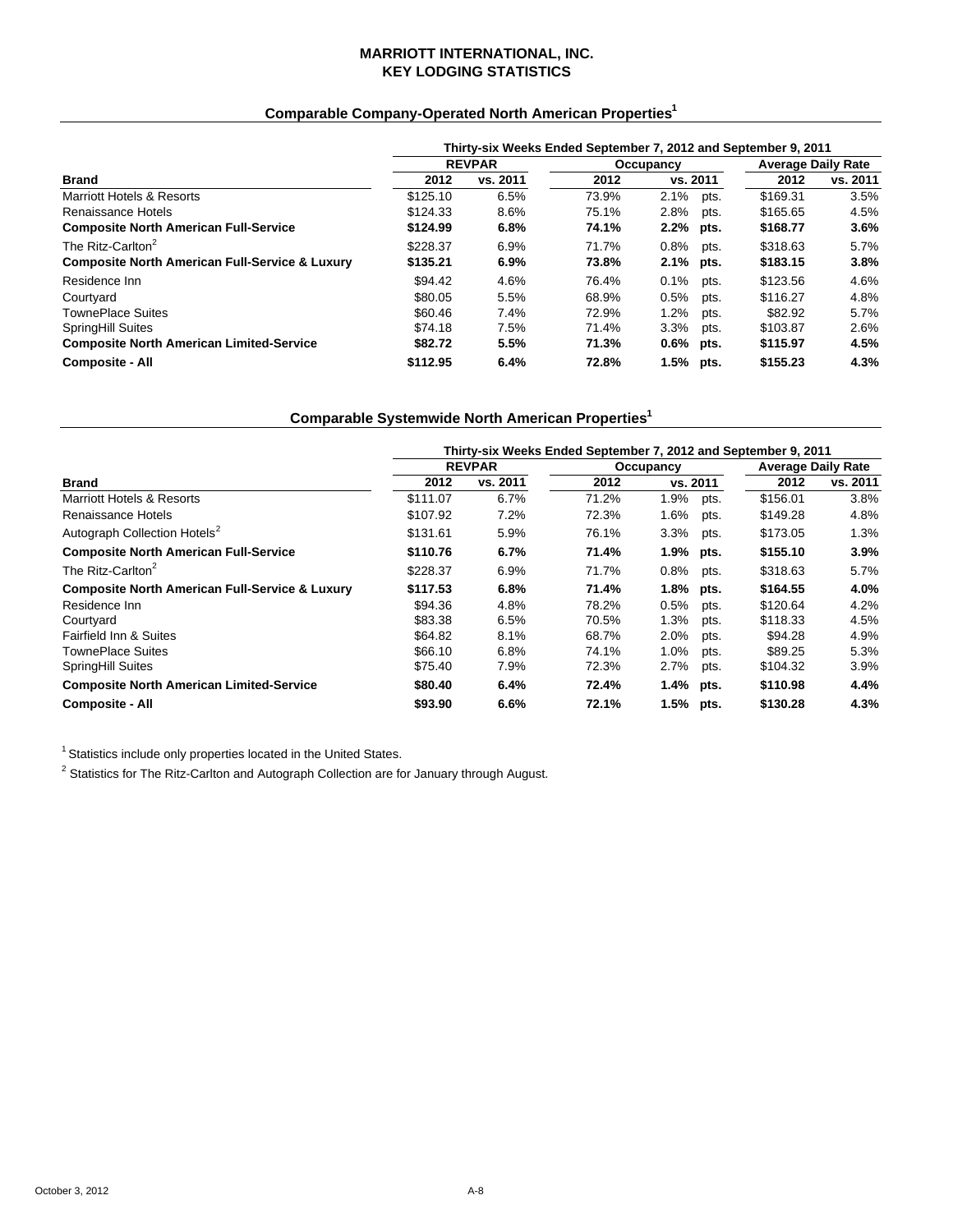#### **MARRIOTT INTERNATIONAL, INC. NON-GAAP FINANCIAL MEASURES EBITDA AND ADJUSTED EBITDA**

(\$ in millions)

|                                                                  |    | <b>Fiscal Year 2012</b> |                   |     |                         |           |                              |             |  |  |  |  |
|------------------------------------------------------------------|----|-------------------------|-------------------|-----|-------------------------|-----------|------------------------------|-------------|--|--|--|--|
| <b>Net Income</b>                                                |    | First<br>Quarter        | Second<br>Quarter |     | <b>Third</b><br>Quarter |           | <b>Total Year</b><br>to Date |             |  |  |  |  |
|                                                                  | \$ | 104                     | \$                | 143 | \$                      | 143       | ъ                            | 390         |  |  |  |  |
| Interest expense                                                 |    | 33                      |                   | 34  |                         | 29        |                              | 96          |  |  |  |  |
| Tax provision                                                    |    | 43                      |                   | 66  |                         | 79        |                              | 188         |  |  |  |  |
| Depreciation and amortization                                    |    | 29                      |                   | 38  |                         | 33<br>(3) |                              | 100<br>(11) |  |  |  |  |
| Less: Depreciation reimbursed by third-party owners              |    | (4)                     |                   | (4) |                         |           |                              |             |  |  |  |  |
| Interest expense from unconsolidated joint ventures              |    | 4                       |                   | 4   |                         |           |                              | 9           |  |  |  |  |
| Depreciation and amortization from unconsolidated joint ventures |    | 6                       |                   | 8   |                         | っ         |                              | 16          |  |  |  |  |
| <b>EBITDA**</b>                                                  |    | 215                     |                   | 289 |                         | 284       |                              | 788         |  |  |  |  |
| Increase over 2011 Adjusted EBITDA                               |    | 9%                      |                   | 13% |                         | 27%       |                              | 17%         |  |  |  |  |

|                                                                  | Fiscal Year 2011 |                         |    |                   |    |                         |    |                   |    |       |  |
|------------------------------------------------------------------|------------------|-------------------------|----|-------------------|----|-------------------------|----|-------------------|----|-------|--|
|                                                                  |                  | <b>First</b><br>Quarter |    | Second<br>Quarter |    | <b>Third</b><br>Quarter |    | Fourth<br>Quarter |    | Total |  |
| Net Income (loss)                                                | \$               | 101                     | \$ | 135               | \$ | (179)                   | \$ | 141               | \$ | 198   |  |
| Interest expense                                                 |                  | 41                      |    | 37                |    | 39                      |    | 47                |    | 164   |  |
| Tax provision (benefit)                                          |                  | 51                      |    | 66                |    | (20)                    |    | 61                |    | 158   |  |
| Depreciation and amortization                                    |                  | 35                      |    | 41                |    | 40                      |    | 52                |    | 168   |  |
| Less: Depreciation reimbursed by third-party owners              |                  | (4)                     |    | (3)               |    | (4)                     |    | (4)               |    | (15)  |  |
| Interest expense from unconsolidated joint ventures              |                  | 4                       |    | 4                 |    | 5                       |    | 5                 |    | 18    |  |
| Depreciation and amortization from unconsolidated joint ventures |                  | 6                       |    | 7                 |    |                         |    | 10                |    | 30    |  |
| <b>EBITDA **</b>                                                 |                  | 234                     |    | 287               |    | (112)                   |    | 312               |    | 721   |  |
| Timeshare Spin-off Adjustments                                   |                  |                         |    |                   |    |                         |    |                   |    |       |  |
| Net Income                                                       |                  | (13)                    |    | (9)               |    | 264                     |    | 18                |    | 260   |  |
| Interest expense                                                 |                  | (9)                     |    | (8)               |    | (7)                     |    | (5)               |    | (29)  |  |
| Tax provision (benefit)                                          |                  | (8)                     |    | (5)               |    | 57                      |    | (4)               |    | 40    |  |
| Depreciation and amortization                                    |                  | (7)                     |    | (9)               |    | (7)                     |    | (5)               |    | (28)  |  |
| <b>Total Timeshare Spin-off Adjustments</b>                      |                  | (37)                    |    | (31)              |    | 307                     |    | 4                 |    | 243   |  |
| Other charges                                                    |                  |                         |    |                   |    | 28                      |    |                   |    | 28    |  |
| Total other charges                                              |                  |                         |    |                   |    | 28                      |    |                   |    | 28    |  |
| <b>Adjusted EBITDA **</b>                                        |                  | 197                     |    | 256               |    | 223                     |    | 316               |    | 992   |  |

\*\* Denotes non-GAAP financial measures. Please see pages A-12 and A-13 for additional information about our reasons for providing these alternative financial measures and the limitations on their use.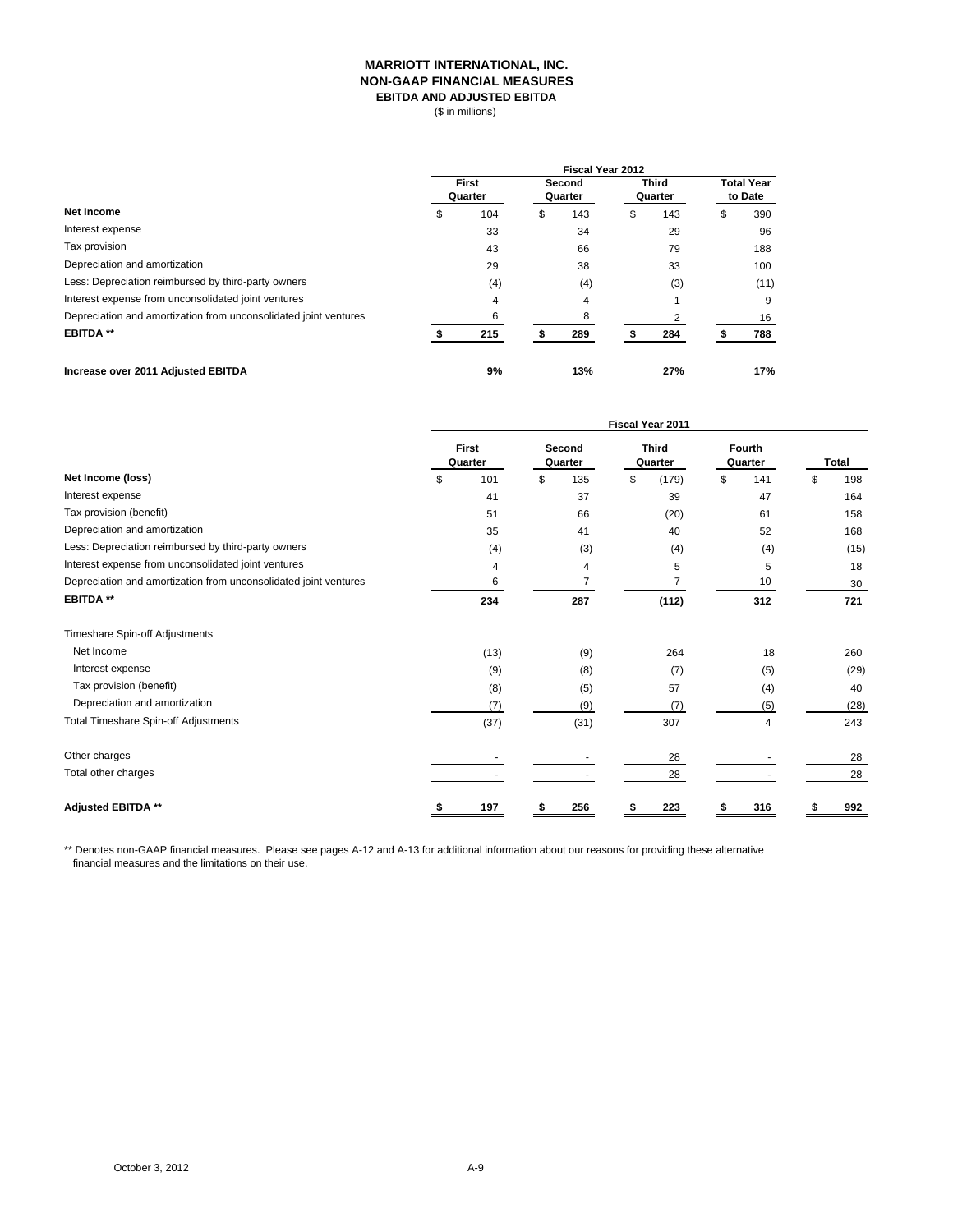#### **MARRIOTT INTERNATIONAL, INC. FULL YEAR EBITDA AND ADJUSTED EBITDA FORECASTED 2012 NON-GAAP FINANCIAL MEASURES**

(\$ in millions)

|                                                                  |                                           | Range |                                                              |    |      |
|------------------------------------------------------------------|-------------------------------------------|-------|--------------------------------------------------------------|----|------|
| <b>Net Income</b>                                                | <b>Estimated EBITDA</b><br>Full Year 2012 |       | <b>As Adjusted</b><br>52 Weeks Ended<br>December 30, 2011 ** |    |      |
|                                                                  | \$<br>560                                 | \$    | 573                                                          | \$ | 475  |
| Interest expense                                                 | 135                                       |       | 135                                                          |    | 135  |
| Tax provision                                                    | 274                                       |       | 281                                                          |    | 209  |
| Depreciation and amortization                                    | 145                                       |       | 145                                                          |    | 140  |
| Less: Depreciation reimbursed by third-party owners              | (15)                                      |       | (15)                                                         |    | (15) |
| Interest expense from unconsolidated joint ventures              | 10                                        |       | 10                                                           |    | 18   |
| Depreciation and amortization from unconsolidated joint ventures | 20                                        |       | 20                                                           |    | 30   |
| <b>EBITDA **</b>                                                 | 1,129                                     |       | 1,149                                                        |    | 992  |
| Increase over 2011 Adjusted EBITDA                               | 14%                                       |       | 16%                                                          |    |      |

\*\* Denotes non-GAAP financial measures. Please see pages A-12 and A-13 for additional information about our reasons for providing these alternative financial measures and the limitations on their use.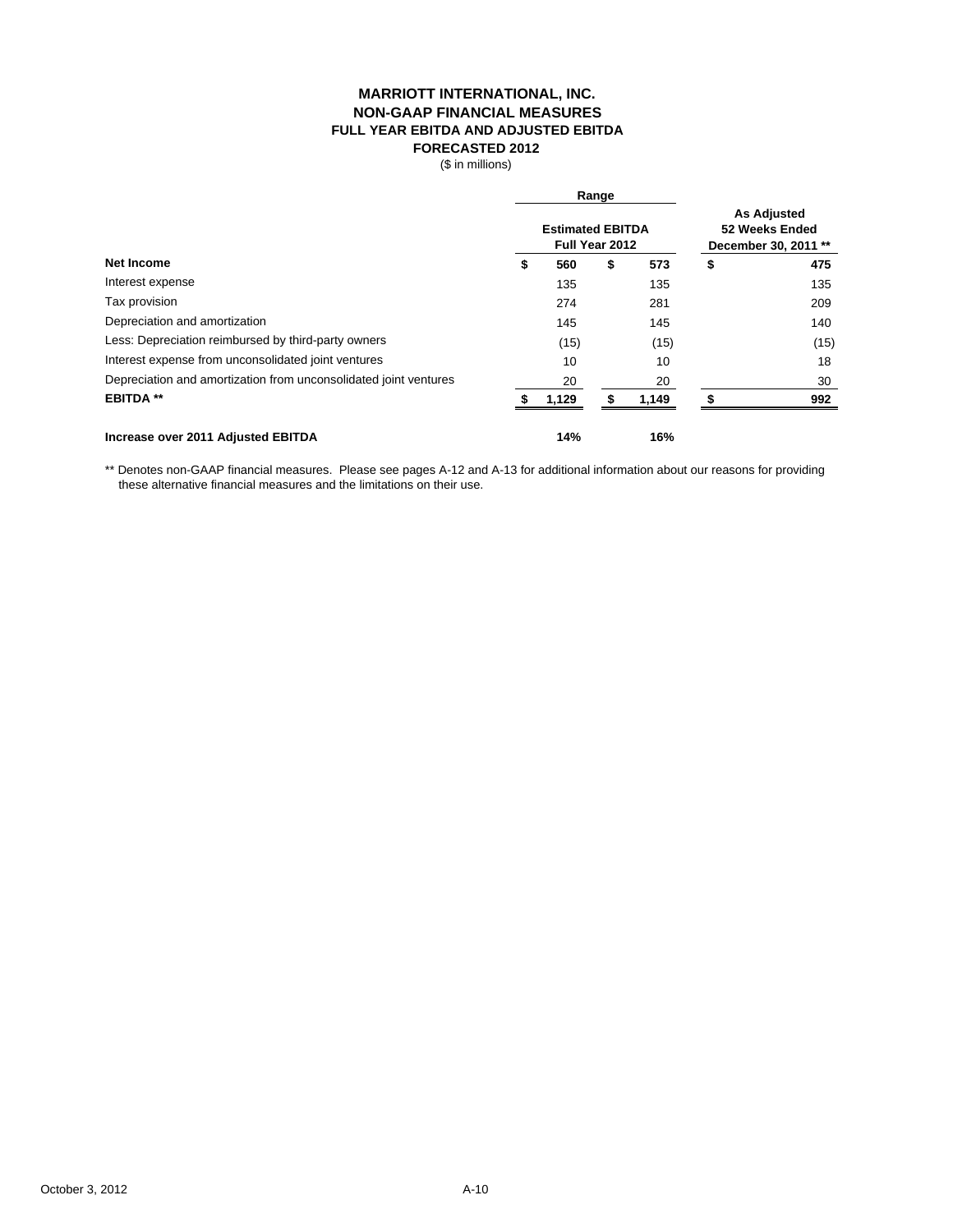# **MARRIOTT INTERNATIONAL, INC. NON-GAAP FINANCIAL MEASURES**

# **ADJUSTED OPERATING INCOME AND EBITDA MARGIN EXCLUDING ADJUSTED REIMBURSED COSTS**

**THIRD QUARTER 2012 AND 2011**

(\$ in millions)

| <b>ADJUSTED OPERATING INCOME MARGIN</b>                            | <b>Third</b><br>Quarter<br>2012 | <b>Third</b><br>Quarter<br>2011 |          |  |
|--------------------------------------------------------------------|---------------------------------|---------------------------------|----------|--|
| Operating income (loss)                                            | \$<br>213                       | \$                              | (144)    |  |
| Timeshare spin-off adjustments, operating income impact            |                                 |                                 | 314      |  |
| Add Back: Other charges, operating income impact                   |                                 |                                 | 10       |  |
| Operating income, as adjusted **                                   | \$<br>213                       | \$                              | 180      |  |
| Total revenues as reported                                         | \$<br>2,729                     | \$                              | 2,874    |  |
| Timeshare spin-off adjustments                                     |                                 |                                 | (355)    |  |
| Total revenues, as adjusted **                                     | 2,729                           |                                 | 2,519    |  |
| Less: adjusted cost reimbursements **                              | (2, 210)                        |                                 | (1, 977) |  |
| Total revenues as adjusted and excluding cost reimbursements **    | 519                             | S                               | 542      |  |
| Adjusted operating income margin, excluding cost reimbursements ** | 41%                             |                                 | 33%      |  |
| <b>EBITDA**</b>                                                    | 284                             |                                 |          |  |
| <b>EBITDA Margin **</b>                                            | 55%                             |                                 |          |  |

\*\* Denotes non-GAAP financial measures. Please see pages A-12 and A-13 for additional information about our reasons for providing these alternative financial measures and the limitations on their use.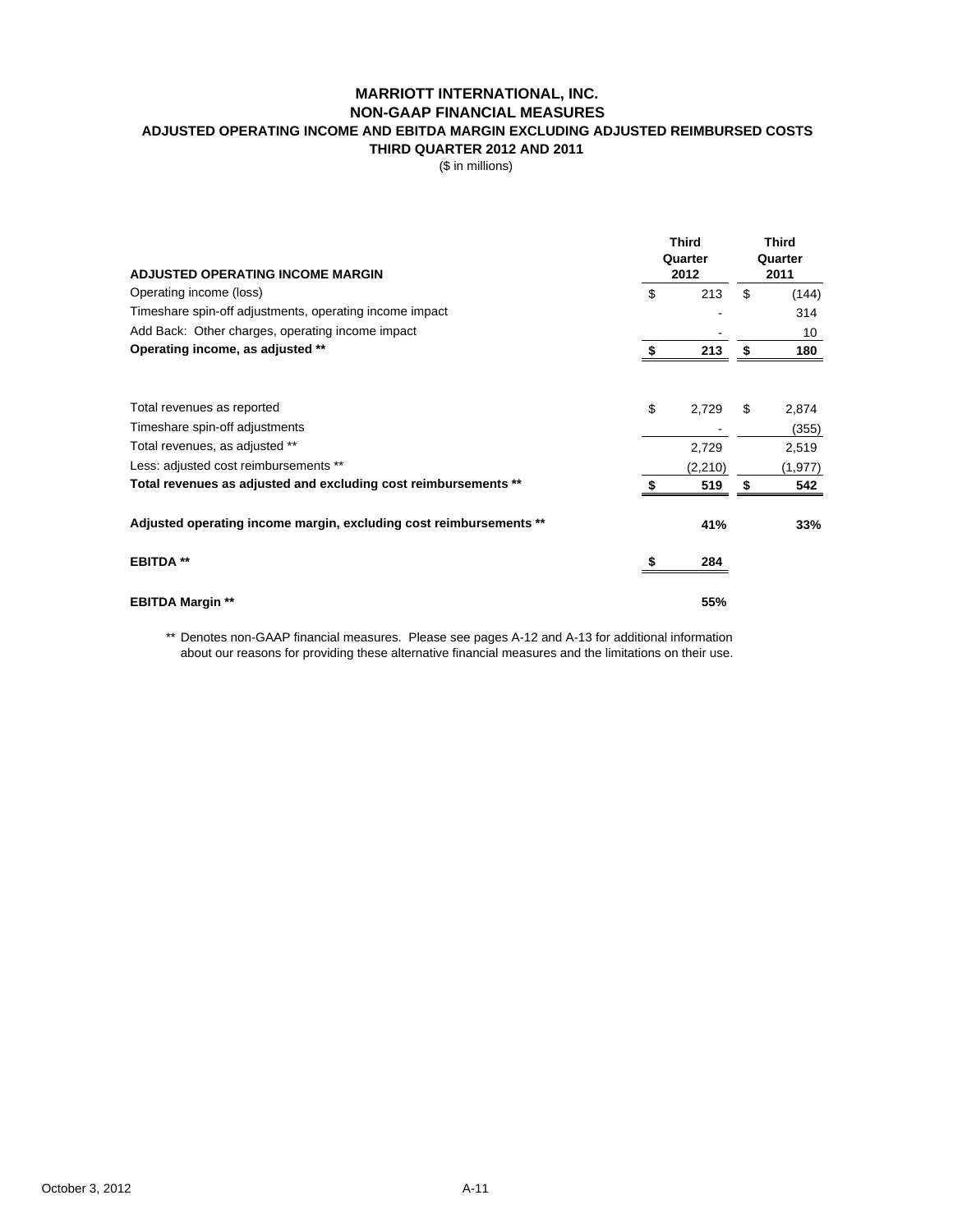#### **MARRIOTT INTERNATIONAL, INC. NON-GAAP FINANCIAL MEASURES**

In our press release and schedules, and on the related conference call, we report certain financial measures that are not prescribed or authorized by United States generally accepted accounting principles ("GAAP"). We discuss management's reasons for reporting these non‐GAAP measures below, and the press release schedules reconcile the most directly comparable GAAP measure to each non‐GAAP measure that we refer to (identified by a double asterisk on the preceding pages). Although management evaluates and presents these non‐GAAP measures for the reasons described below, please be aware that these non‐GAAP measures have limitations and should not be considered in isolation or as a substitute for revenue, operating income, income from continuing operations, net income, earnings per share or any other comparable operating measure prescribed by GAAP. In addition, we may calculate and/or present these non‐GAAP financial measures differently than measures with the same or similar names that other companies report, and as a result, the non‐GAAP measures we report may not be comparable to those reported by others.

Adjusted Measures that Reflect the Timeshare Spin-off as if it had Occurred on the First Day of 2011. ("Timeshare Spin-off Adjustments"). On November 21, 2011 we completed a spin‐off of our timeshare operations and timeshare development business through a special tax‐free dividend to our shareholders of all of the issued and outstanding common stock of our wholly owned subsidiary Marriott Vacations Worldwide Corporation ("MVW").

Because of our significant continuing involvement in MVW's ongoing operations (by virtue of our license and other agreements with MVW), we continue to include our former Timeshare segment's historical financial results for periods before the spin‐off date in our historical financial results as a component of continuing operations. Under the license agreements we receive license fees consisting of a fixed annual fee of \$50 million (subject to a periodic inflation adjustment), plus two percent of the gross sales price paid to MVW for initial developer sales of interests in vacation ownership units and residential real estate units and one percent of the gross sales price paid to MVW for resale of interests in vacation ownership units and residential real estate units, in each case that are identified with or use the Marriott or Ritz-Carlton marks.

In order to perform year-over-year comparisons on a comparable basis, management evaluates non-GAAP measures that, for certain periods prior to the spin‐off date, assume the spin‐off had occurred on the first day of 2011. The Timeshare Spin‐off Adjustments remove the results of our former Timeshare segment, assume payment by MVW of estimated license fees (\$14 million, \$15 million, \$15 million, and \$16 million for the 2011 first through fourth quarters, respectively) and remove the unallocated spin‐off transaction costs (\$1 million, \$3 million, \$8 million, and \$22 million for the 2011 first through fourth quarters, respectively). We have also included certain corporate items not previously allocated to our former Timeshare segment in the Timeshare Spin‐off Adjustments. Timeshare Spin‐off Adjustments totaled (\$21) million pre‐tax ((\$13) million after‐tax), (\$14) million pre‐tax ((\$9) million after‐tax), \$321 million pre-tax (\$264 million after-tax), and \$14 million pre-tax (\$18 million after-tax) for the 2011 first through fourth quarters, respectively.

We provide adjusted measures that reflect Timeshare Spin‐off Adjustments for illustrative and informational purposes only. These adjusted measures are not necessarily indicative of, and we do not purport that they represent, what our operating results would have been had the spin‐off actually occurred on the first day of 2011. This information also does not reflect certain financial and operating benefits we expect to realize as a result of the spin‐off.

**Adjusted Measures That Exclude Other Charges.** Management evaluates non‐GAAP measures that exclude certain 2011 charges because those non‐GAAP measures allow for period‐over‐period comparisons of our on‐going core operations before the impact of material charges. These non‐GAAP measures also facilitate management's comparison of results from our on‐going operations before material charges with results from other lodging companies.

*2011 Other Charges.* We recorded charges of \$28 million pre‐tax (\$17 million after‐tax) in the 2011 third quarter, which included an \$18 million other-than-temporary impairment of an investment in marketable securities (not allocated to any of our segments) recorded in the "(Losses) gains and other income" caption of our Income Statement and a \$10 million charge related to the impairment of deferred contract acquisition costs and an accounts receivable reserve, both of which were associated with a Luxury segment property whose owner filed for bankruptcy and recorded in the "General, administrative, and other" caption of our Income Statement.